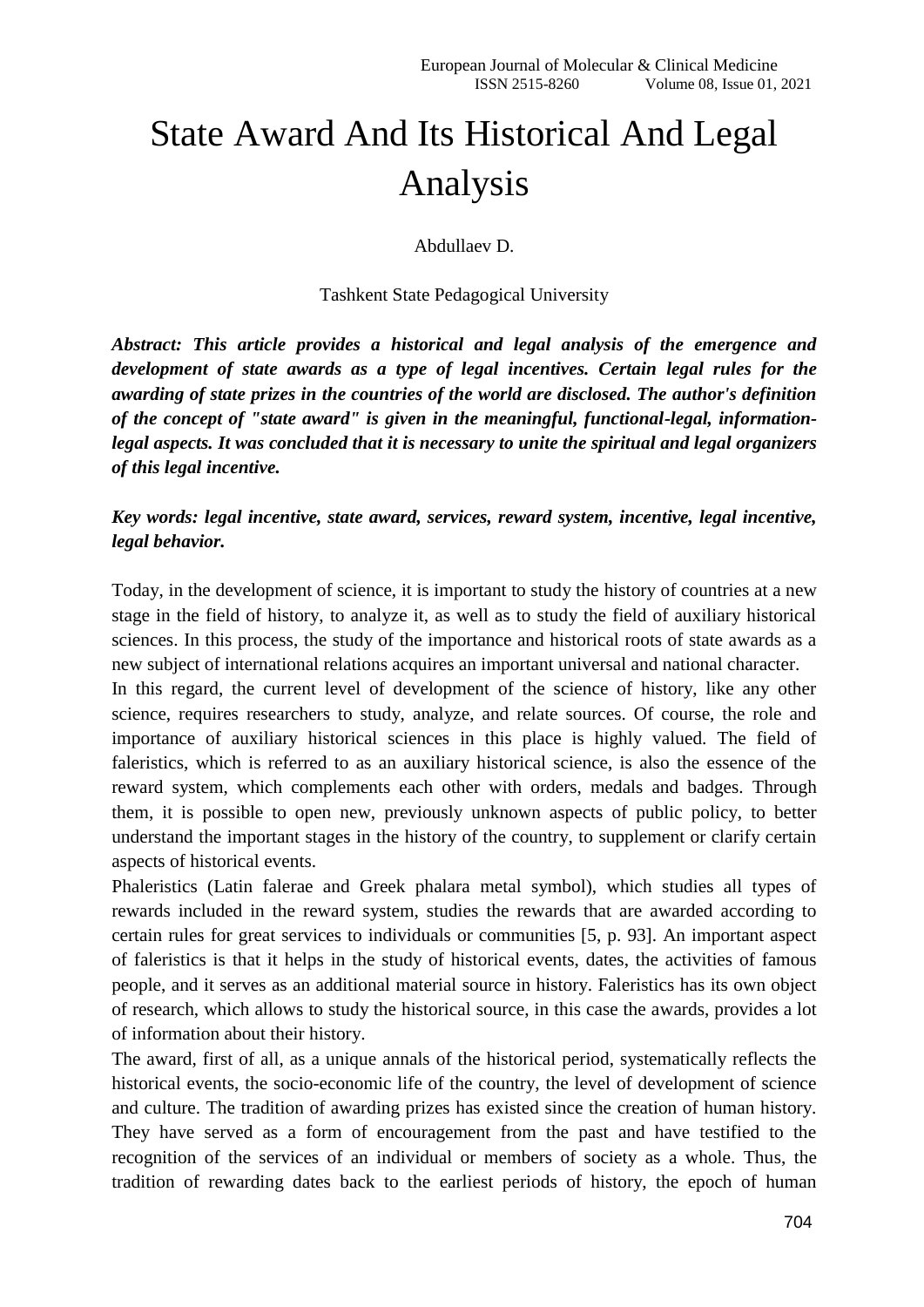development, before the formation of states.

The state award as a type of legal incentive has deep historical roots. The need for society to satisfy individuals has been known in the past. In particular, a well-thought-out system of recognition of the activities and services of military units and individual warriors was formed in Ancient Rome. For example, they were greeted with a ceremonial parade of Victoria justa (a significant victory) army or a separate Roman cohort. Many Romans sought to earn their wreaths as a sign of their military success. The highest level of this type of state award was the laurel wreath (corona triumphalis) of the winner. The Mirtali wreath was received by the winners of the small wrestling. An oak wreath (corona civisa) was awarded to the heroes who saved the lives of their citizens in Rome. There were also honorary badges in Ancient Rome, such as spears, gold (silver) bracelets, and chains. In the tradition of rewarding, one of the state awards in several societies was to achieve the status of a free man. In a number of cases, religious teachings have also contributed to this. For example, in the ideology of Brahmanism, the transition from one caste to another is seen as a reward for service to God, patience, and gentleness. This reward could only be obtained after human death [3, pp. 27-28].

The tradition of granting personal freedom grew in importance even in the Middle Ages. At the same time, its achievement was specially supported by the state, as it was in the interests of society and the state. In particular, according to the Code of Laws of the Tatar peoples of 1497: "the slave was freed from the captivity of the Tatars, he is no longer a slave to his master" [9, p. 41]. Commenting on the content of this law, the researchers noted that the release of a slave who escaped from Tatar captivity could be considered as "a reward for participation in the struggle with Tatars" [8, p. 88]. The tradition of acknowledging military prowess has been known in the history of Russian statehood, including in Western Europe. Russian sources say that in 1100, Prince Vladimir Monomax awarded Alexander Popovich a large gold ring for his bravery in the fight against the Polovtsy invasion of Kiev [2, C.8]. Later, this tradition was gradually strengthened, taking into account the achievements in military and civilian affairs before the state and the ruler personally. In particular, Peter I is the founder of the new directions in the Rewards system, because he introduced clear normative bases into the award process. The emperor paid special attention to the recognition of the services of the individual, as he extended the incentive effect of rewards of a collective and individual character. For example, in 1722, Peter I publicly rewarded the addition of Kalmits and presented the Kalmits khan with an image of the Russian coat of arms and a label with the name of the emperor [7, p.32]. During the reign of Peter I, the first orders were also established. For example, in 1698, the Order of Andrei Pervozvani appeared, whose honorary badges were a gold cross, an air-colored ribbon, an octagonal star, and a gold chain. The Order of St. Catherine was also presented as the highest award for women. The order was in the form of a gold medallion encrusted with diamonds. The Latin inscription on the back reads: "Service is comparable to a spouse." It is decorated with a badge of honor with the slogan "For love and the motherland." Peter also suggested the idea of creating an order in the name of Alexander Nevsky. But it was officially confirmed on May 21, 1725, after the death of the emperor. This order was awarded to soldiers for their courage and loyal service in accordance with the motto "For Labor and the Motherland" [7, p. 32]. In the Middle Ages, new types of badges of honor began to be created in Europe. Over time, it became known as the "Order" (Latin ordo - series, category). An example of this is the structure of knightly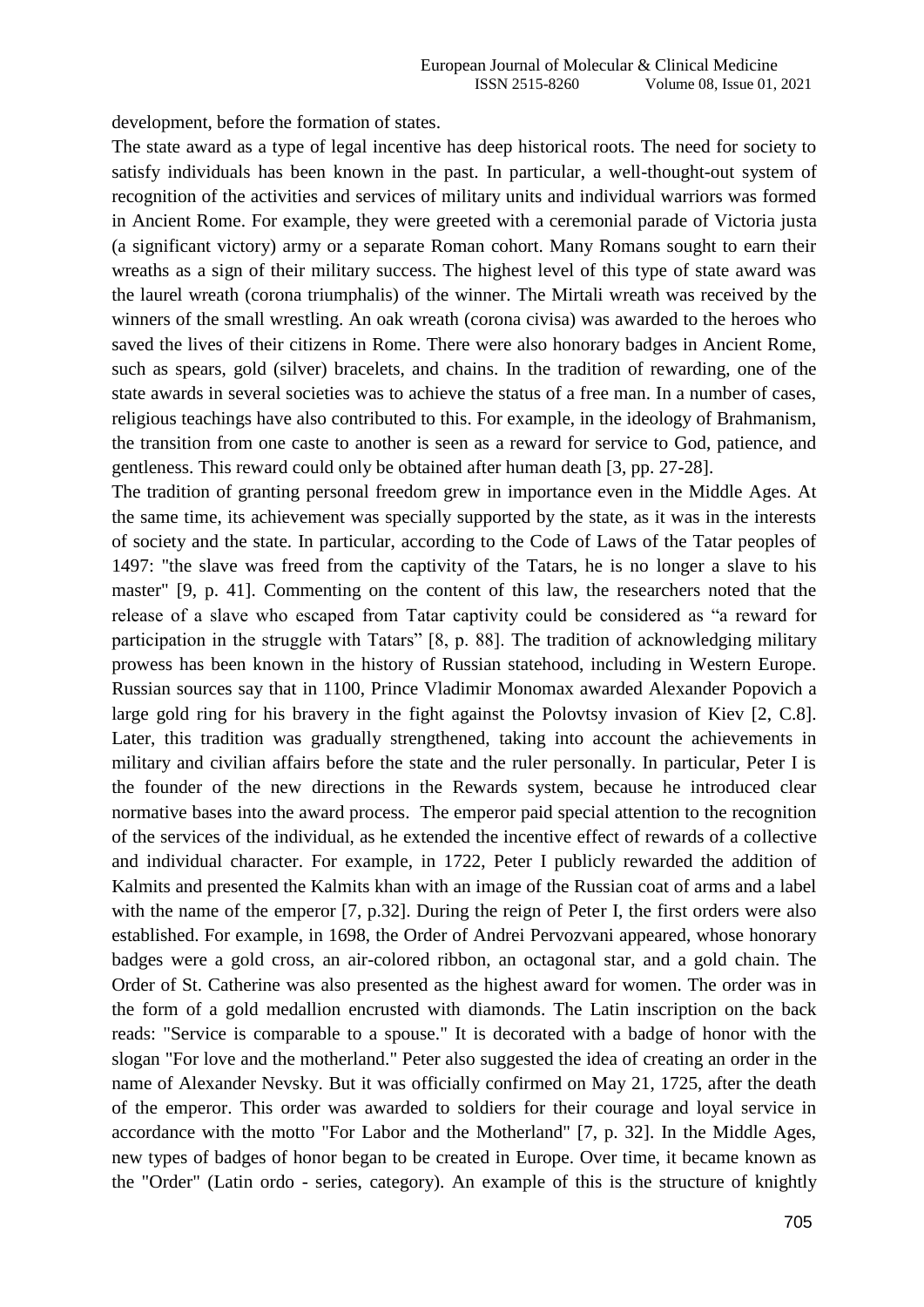orders during the Crusades (for example, the Order of the Templars, the Order of Livonia, the Order of Teuton). In the fourteenth and sixteenth centuries, orders of court servants, established by monarchs to encourage nobility, were widespread in Western countries. Each order had one or more levels. Normative documents regulating issues related to orders and awards provided for the holding of separate order holidays. As a result, orders and awards resulted in a person enjoying a variety of privileges, including a wide range of dynastic or personal nobility powers [1]. It is clear that in a certain historical period, the system of state awards has become an important tool in the structure of state government. The new orders simultaneously served two functions: to satisfy an individual's need for recognition of services, and to become an important condition for strengthening national security.

Medals, which are part of the award types, first appeared as a prize in the XVII century by the decision of King Gustav Adolf of Sweden. Officers who served with him were awarded. In Russia, the medal was used during the reign of the Queen of Sofia. This award was widespread during the reign of Peter I. Figuratively, with the help of certain emblems, the medals immortalized the bravery of the soldiers. In particular, one of the first imperial medals is the medal "The impossible is possible". He was awarded in May 1703 by active participants in the struggle on the Neva [7, p. 32].

As a result of the analysis of legal documents, it can be explained that the power to reward has always been given to the leadership of the government (emperor, horn). For example, according to the Constitution of the Japanese Empire of February 11, 1889, only the emperor could appoint orders and other honorary badges [6, C.294]. Or the Constitution of the Republic of Mexico of 1857 states that "only a legally represented people can honor the Motherland or those who have been separated and are being separated by their great services to humanity" [10, C.272]. The French Constitution of 1791 was one of the first to proclaim the tradition of awarding honorary badges for the performance of the duties of a public official.

The current constitutions of developed countries also continue to adhere to the historical tradition in the system of rewards. For example, according to the Spanish Constitution, the king is awarded orders by law and personally confers honorary titles. The Constitution of the Kingdom of Norway stipulates that the king has the right to award awards for great services at his own discretion (subject to a number of statutory requirements, for example: the king's decision must be officially published; each position corresponds to its title and rank). At the same time, in countries with a republican form of government, as a rule, the awarding of orders, honorary titles is included in the competence of the electoral bodies of power. For example, the Constitution of the Czech Republic mandates the awarding of a state prize to the President of the Czech Republic.

The following are widely used in the world today as types of rewards:

- higher titles;
- orders;
- badges of honor;
- medals;
- honorary titles.

All categories of subjects entitled to state awards can be awarded: citizens of the country, foreign citizens, stateless persons.

The legal status of state awards is defined in a number of normative and legal acts, including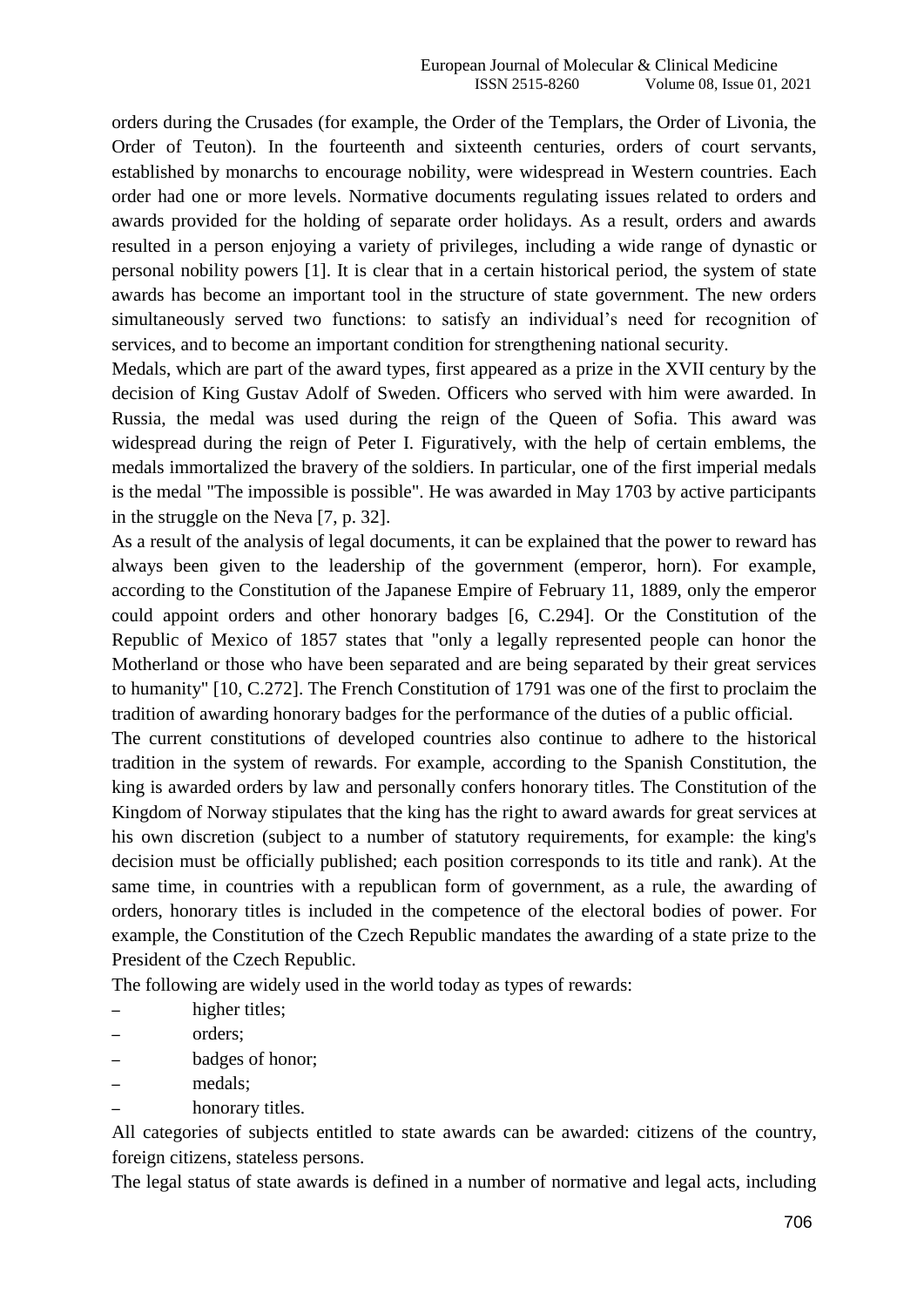the positions of state orders, regulations of countries on honorary badges, medals and honorary titles of countries. If a state award has more than one level, its awarding is done consistently from the lowest level of the state award to the highest level. As a general rule, a re-award with a state award for new services and achievements shall be made at least five years after the previous award. Exceptions are individuals who have shown courage, bravery, and bravery, who have rendered great service (their deeds may also be recorded before the specified general five-year period). The prohibition of re-awarding with a state award is legally enforced.

The state award is one of the most common legal incentives. The concept of "state award" can be considered in several ways: meaningful, functional-legal, information-legal aspects.

In a meaningful sense, the state award represents the highest form of recognition in the form of recognition of services in the form of high titles, orders, medals, badges of honor, honorary titles.

In the functional-legal part: the state award is a set of legal norms that determine the appearance of state awards, the rules of their wearing and storage, as well as regulating the awarding process, defining the actions of deprivation of state awards.

At the information-legal level, the state award is a public opportunity of a person, strengthened by the rules of law, to satisfy his needs in the legal recognition of the services of various spiritual and material forms in their expression.

In jurisprudence, the question of the ratio of legal incentives, such as "state awards" and "rewards", is controversial. In our opinion, these categories cannot be equated. In all its functional commonality, the state award is more socially prestigious than the award. In some cases, the reward includes an award.

Rewarding with awards is a more subjective process than solving the problem of rewarding. The basis of the system of voluntary rewards is the rewards that reflect the fundamental values of the state at a certain historical stage of its development. State awards represent the moral foundation on which public government builds its activities. For example, in the voluntary reward system, rewards for courage, bravery, and bravery have been and will remain. State awards have a huge motivational effect, they can have a significant impact on the nature and content of the psychological and legal environment of society and the state.

For example, one of Manu's laws states: "It is not commendable to strive only for the desire for rewards, but in this world one cannot find independence from such a desire: this desire is based on the desire to study the Vedas and do the deeds prescribed in the Vedas. There is no work done here (on earth) with man who is free from the desire for reward; all that man does is the result of the desire to be rewarded "[11, C.27].

In conclusion, it should be noted that the system of state awards has been a mechanism for educating and shaping the military, intellectuals, scientific categories that have existed for centuries. State awards in the countries of the world in the field of state building, economics, science, culture, arts and education, strengthening the rule of law, protection of health and life, protection of civil rights and freedoms, education, development of sports, contribution to national defense and national security, active charity and state is the highest form of incentive for citizens for other services ahead. The most important thing is that the person who received the state award should have a sense of spiritual union and feeling with him.